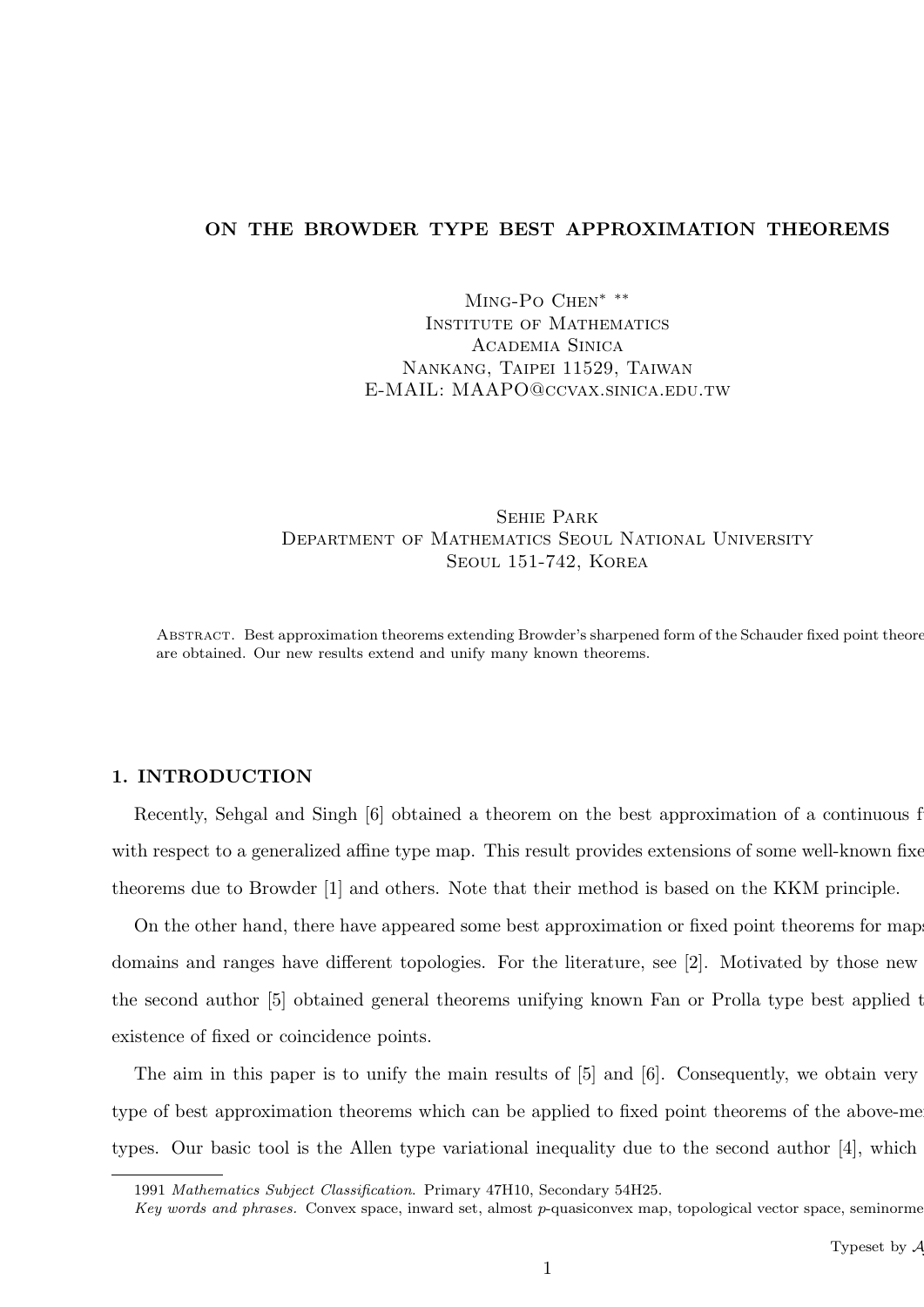us our arguments much shorter than [5]. Finally, we add a coincidence theorem and some remarks recent work of Ding and Tarafdar [3].

### **2. PRELIMINARIES**

A convex space  $X$  is a nonempty convex set with any topology that induces the Euclidean topoloty convex hulls of its finite subsets. For such spaces, we have the following version of the Allen type variation inequality due to the second author [4, Theorem 0]:

**Theorem 0.** Let *X* be a convex space,  $\psi: X \times X \to \mathbb{R}$  a real function, and *K* a nonempty compacturate. *of X. suppose that*

$$
(0.1) \qquad \psi(x, x) \leq \text{for all } x \in X;
$$

(0.2) for each 
$$
y \in X
$$
,  $\{x \in X : \psi(x, y) > 0\}$  is compactly open;

- $(0.3)$  *for each*  $x \in X$ ,  $\{y \in X : \psi(x, y) > 0\}$  *is convex or empty; and*
- *(0.4)* for each  $N \in \langle X \rangle$ , there exists a compact convex subset  $L_N$  of X containing N *such that, for each*  $x \in L_N \setminus K$ *, there exists a*  $y \in L_N$  *satisfying*  $\psi(x, y) > 0$ *.*

*Then there exists an*  $x_0 \in K$  *such that*  $\psi(x_0, y) \leq 0$  *for all*  $y \in X$ *.* 

In Theorem 0,  $\langle X \rangle$  denotes the set of all nonempty finite subsets of X.

For a subset *X* of a vector space *E* and  $x \in E$ , the inward set of *X* at *x* is defined by

$$
I_X(x) := \{ x + r(u - x) \in E : u \in X, r > 0 \}.
$$

Let *X* be a convex space, *E* a topological vector space, and  $p: X \times E \to \mathbb{R}$  a function which is in the second variable. A function  $g: X \to E$  is said to be almost *p*-quasiconvex [5] or *p*-affine [6] if *x*, *x*<sub>1</sub>, *x*<sub>2</sub>  $\in$  *X*, *z*  $\in$  *E*, and *r*  $\in$  [0, 1], we have

$$
p[x, z - g(rx_1 + (1 - r)x_2) \le \max\{p(x, z - gx_i) : i = 1, 2\}.
$$

## **3. MAIN RESULTS**

The following Browder type best approximation theorem is our main result:

**Theorem 1.** Let  $X$  be a convex space,  $K$  a nonempty compact subset of  $X, E$  a topolotical vector  $p: X \times E \to \mathbb{R}$  *a continuous map, and*  $f, g: X \to E$  *continuous maps. Suppose that (1.1) for each*  $x \in X, p(x, \cdot)$  *is a convex function on*  $E$ ;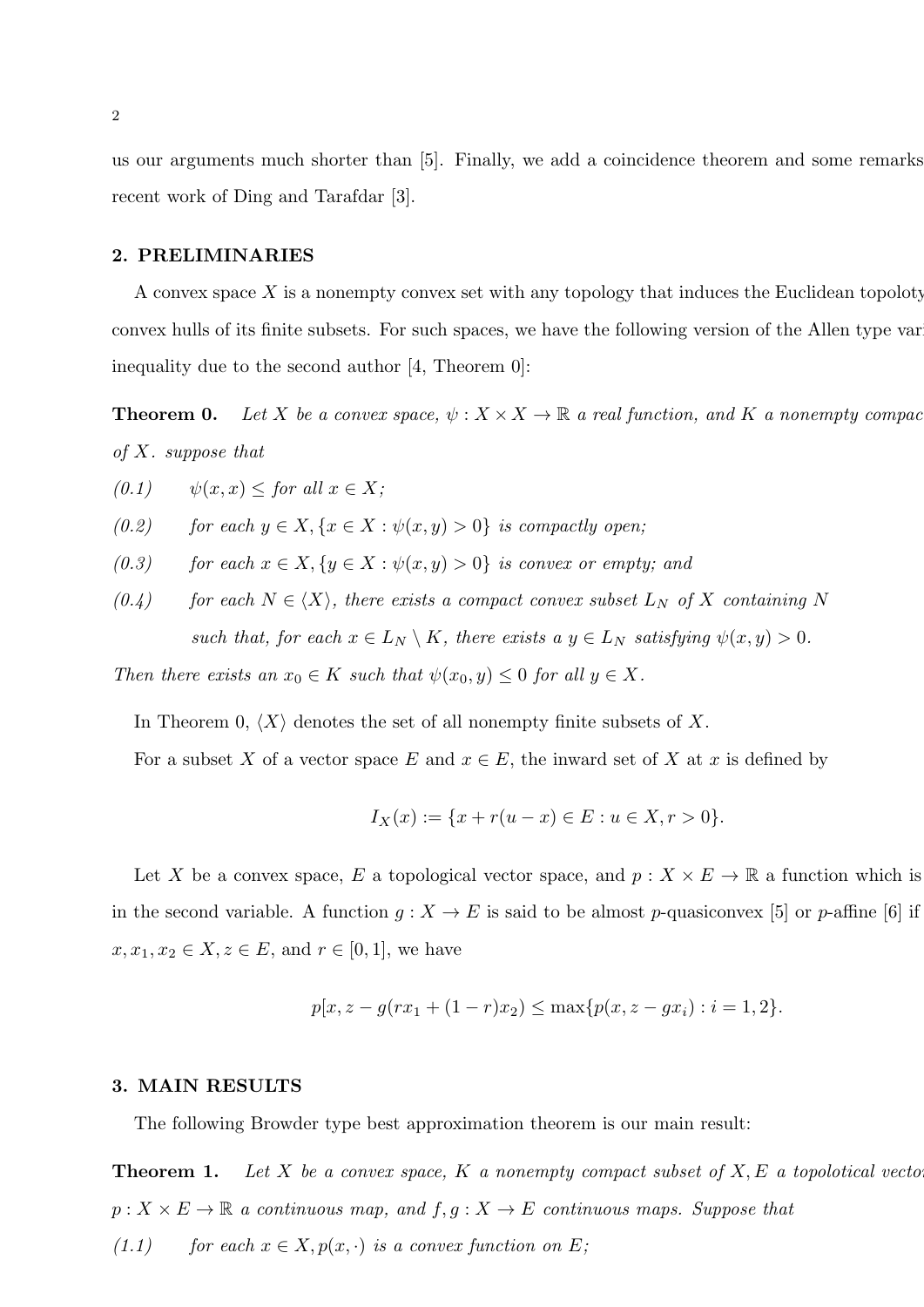- *(1.2) g is almost p-quasiconvex; and*
- *(1.3) for each*  $N \in \langle X \rangle$ *, there exists a compact convex subset*  $L_N$  *of*  $X$  *containing*  $N$ *such that, for each*  $x \in L_N \setminus K$ *, there exists a*  $y \in L_N$  *such that*

$$
p(x, fx - gx) > p(x, fy - gx).
$$

*Then there exists an*  $u \in K$  *such that* 

$$
p(u, fu-gu) = \inf\{p(u, fu-gu) : x \in X\}.
$$

*Further, if g*(*X*) *is convex, then*

$$
p(u, fu - gu) = \inf \{ p(u, fu - z) : z \in ClI_{g(X)}(gu) \}.
$$

*Proof.* Define  $\psi: X \times X \to \mathbb{R}$  by

$$
\psi(x,y) = p(x, fx - gx) - p(x, fx - gy)
$$

for  $(x, y) \in X \times X$  and use Theorem 0. Then

$$
(0.1) \qquad \psi(x, x) = 0 \text{ for all } x \in X;
$$

(0.2) for each  $y \in X$ ,  $\{x \in X : p(x, fx - gx) > p(x, fx - gy)\}\$ is open since  $x \mapsto \psi(x, y)$  is continuous

(0.3) for each  $x \in X$ ,  $\{y \in X : p(x, fx - gx) > p(x, fx - gy)\}\$ is convex; in fact, for any y, and y set and  $0 < r < 1$ , we have

$$
p(x, fx - g(ry_1 + (1 - r)y_2)) \le \max\{p(x, fx - gy_i) : i = 1, 2\}
$$
  

$$
< p(x, fx - gx)
$$

by  $(1.2)$ ; and

 $(0.4)$  clearly follows from  $(1.3)$ .

Therefore, by Theorem 0, there exists a  $u \in K$  such that  $\psi(u, y) = p(u, fu - gu) - p(u, fu - gy) \leq$ for all  $y \in X$ ; that is,

$$
p(u, fu - gu) = \inf \{ p(u, fu - gy) : y \in X \}.
$$

Further, if  $g(X)$  is convex, then for any  $z \in I_{g(X)}(gu) \setminus g(X)$ , there exist  $w \in g(X)$  and  $r > 1$  su  $z = gu + r(w - gu)$ . Suppose that  $p(u, fu - gu) > p(u, fu - z)$ . Since

$$
w = \frac{1}{r}z + (1 - \frac{1}{r})gu \in g(X)
$$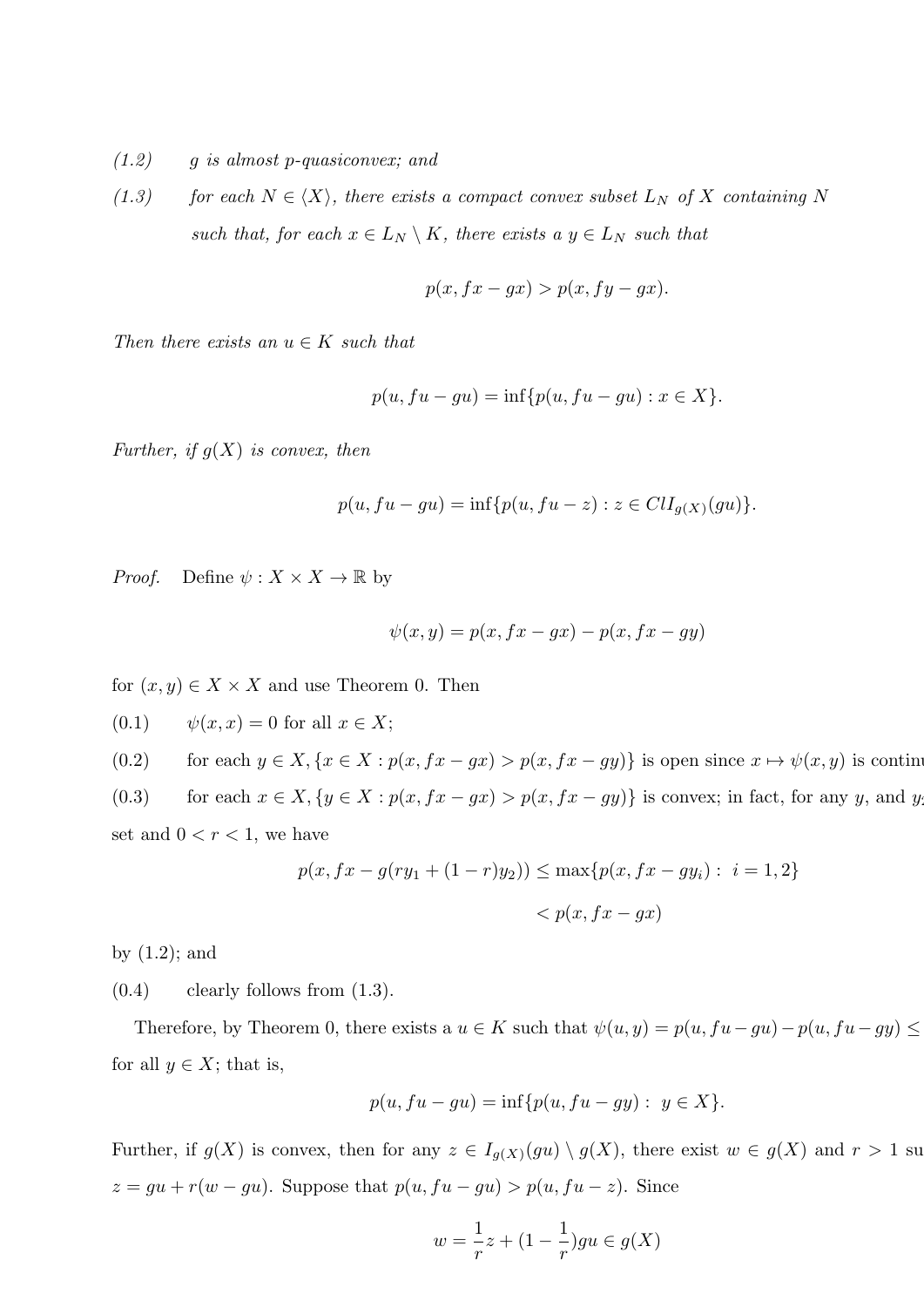and  $p$  is convex (in the second variable) by  $(1.1)$ , we have

$$
p(u, fu - w) \le \frac{1}{r}p(u, fu - z) + (1 - \frac{1}{r})p(u, fu - gu)
$$
  
< 
$$
< p(u, fu - gu),
$$

a contradiction. Therefore,  $p(u, fu-gu) \leq p(u, fu-z)$  for all  $z \in I_{g(X)}(gu)$  and hence for all  $z \in clI_{g(Y)}$ Since  $gu \in clI_{g(X)}(gu)$ , we have

$$
p(u, fu - gu) = \inf \{ p(u, fu - z) : z \in clI_{g(X)}(gu) \}.
$$

This completes our proof.

*Remarks 1.* 1. In certain case, the inward set in the conclusion can be replaced by the outward set. [1] and [2].

2. The continuities of  $f, g$ , and  $p$  are used only to assure the compactly openness of  $\{x \in X : \psi(x, y) \leq y \}$ and that  $p(u, fu-gu) \leq p(u, fu-z)$  holds for all  $z \in clI_{g(X)}(gu)$ .

The following is a variation of Theorem 1:

**Theorem 2.** *Under the hypothesis of Theorem 1, let*  $X$  *be a subset of*  $E$ *. If*  $gu \in X$ *, then we have* 

$$
p(u, fu-gu) = \inf\{p(u, fu-z) : z \in clI_X(gu)\}.
$$

*Proof.* If  $gu \in X$ , then for any  $z \in I_X(gu) \setminus X$ , there exist  $w \in X$  and  $r > 1$  such that  $z = gu + r(u)$ Therefore, as in the last part of the proof of Theorem 1, we have  $p(u, fu-gu) \leq p(u, fu-z)$  for all  $z \in$ and hence for all  $z \in \text{cl}I_X(gu)$ . This completes our proof.

*Remarks 1.* Note that, in Theorem 2, *X* may not have the relative topology with respect to *E*.

2. Theorem 2 generaliges the main result of Sehgal and Singh  $[6,$  Theorem 5, where  $X$  is a subset of a locally convex topological vector space  $E$ , and  $g: X \to X$ . Moreover, they adopted more coercivity condition than (1.3).

3. As in  $|6|$ , Theorem 2 can be applied to obtain some general forms of known results due to Fan, B and Sehgal-Singh-Gastl.

## **4. FOR SEMINORMED SPACE ONLY**

Theorem 1 can be applied to seminormed vector spaces. In fact, the following is a general Prol best approximation theorem due to the second author [5, Theorem 2].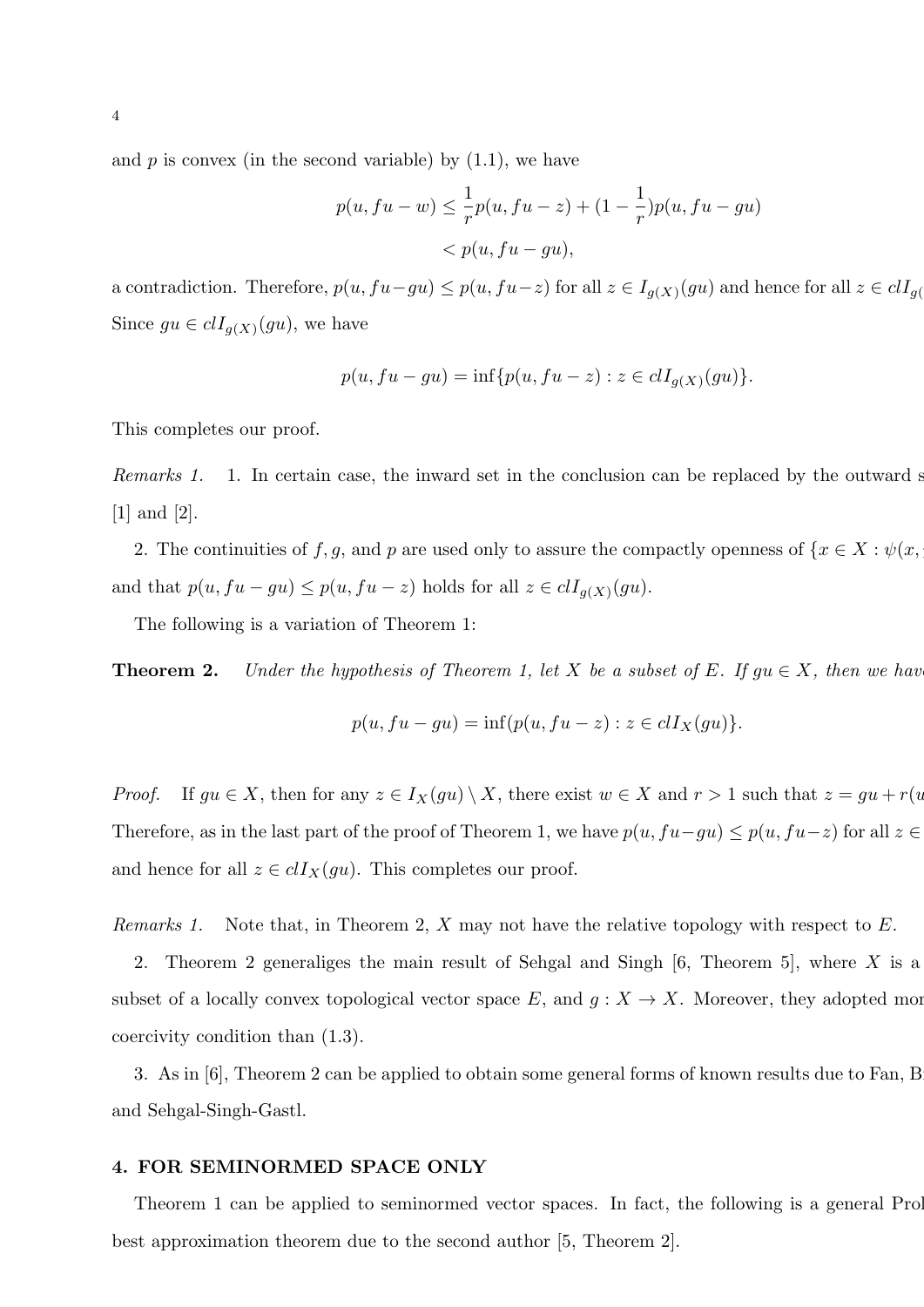**Theorem 3.** Let *X* be a convex space, *K* a nonempty compact subset of  $X$ ,  $(E, q)$  a seminormed *space, where*  $q: E \to [0, \infty)$  *is a seminorm and*  $f, g: X \to (E, q)$  *continuous maps. Suppose that* 

*(3.1) g is almost q-guasiconvex; and*

*(3.2)* for each  $N \in \langle X \rangle$ , there exists a compact convex subset  $L_N$  of X containing N such that, for  $\langle X \rangle$  $x \in L_N \setminus K$ *, there exists a*  $y \in L_N$  *satisfying* 

$$
q(fx - gx) > q(fx - gy).
$$

*Then there exists a*  $u \in K$  *such that* 

$$
q(fu-gu) = \inf\{q(fu-gx) : x \in X\}.
$$

*Further if g*(*X*) *is convex, then*

$$
q(fu - gu) = \inf \{ q(fu - z) : z \in clI_{g(X)}(gu) \}.
$$

*In this case,*  $gu \in Bdg(X)$  *and*  $fu \notin clI_{g(X)}(gu)$  *if*  $q(fu-gu) > 0$ .

*Proof.* Define  $p: X \times E \to [0, \infty)$  by  $p(x, z) = q(z)$  for  $(x, z) \in X \times E$ . Then the conclusion follows Theorem 1. Note that if  $gu \in Intg(X)$ , then  $I_{g(X)}(gu) = E$  and  $fu \in E$ , whence we have  $q(fu - g)$ . This completes our proof.

*Remarks 1.* In [5], it is shown that Theorem 3 includes earlier works of Fan, Prolla, Hadzič, Sehgal-Smithson, Sessa, Roux-Sing, Sehgal-Singh-Gastl, Carbone, Sessa-Singh, Park, and Lin, even when subset of *E*.

2. In  $[5]$ , some equivalent form of Theorem 3 and their applications to coincidence results were g The following is a variation of Theorem 3:

**Theorem 4.** *Under the hypothesis of Theorem 3, let*  $X$  *be a subset of*  $E$ *. If*  $gu \in X$ *, then we have* 

$$
q(fu-gu)=\inf\{q(fu-z):z\in clI_X(gu)\}.
$$

*In this case,*  $gu \in BdX$  *and*  $fu \notin cI_X(gu)$  *if*  $q(fu-gu) > 0$ *.* 

*Remarks 1.* Note that, even when *X* is a subset of *E*, *X* may not have the relative topology.

2. Theorem 4 also has a lot of known particular forms as for Theorem 3.